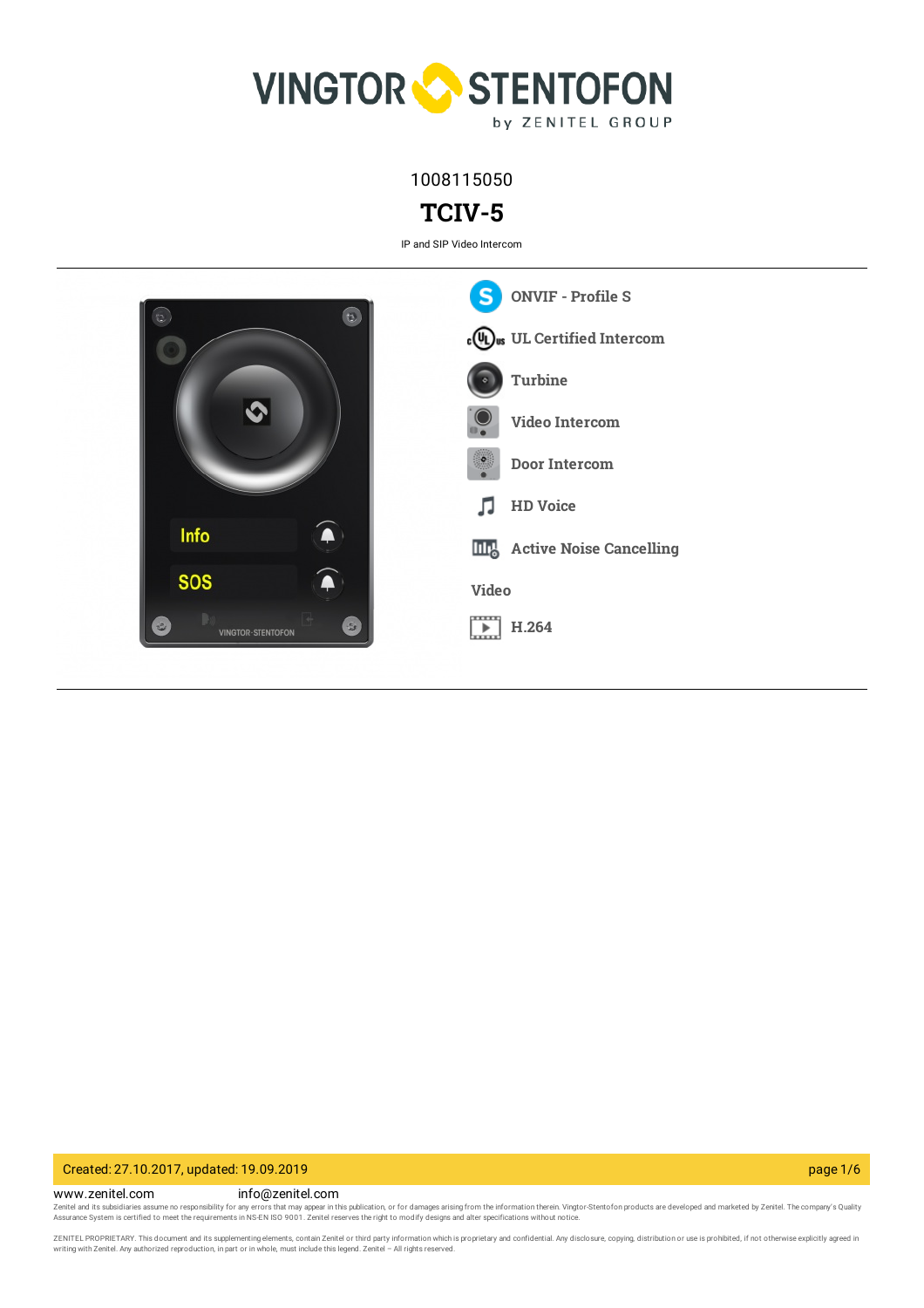# **DESCRIPTION**

- Video at up to 25 FPS (480P)
- Wide angle lens (90°)
- ONVIF Profile S conformant
- MJPEG and H.264 for integration towards most Video solutions
- Designed according to Disability Act requirements
- Background noise cancellation
- Dirt, dust and water resistant rating IP-65
- Built to last with robust die-cast aluminum frame
- Supports wide set of IP and networking standards
- Black thermoplastic front plate with two labelled buttons
- Unique labelling solution with PMOLED displays
- Ideal for Building Security and Public Environments

All IP stations in the Turbine series utilize the latest technology to create unparalleled audio quality. Some of the many features include: HD voice quality, Open Duplex, Active Noise Cancellation, MEMS microphone, a 10W Class D amplifier and our unique speaker grille design. These features, in conjunction with the company's 65+ years of experience with acoustic technology are only a few of the many factors that contribute to our superior audio quality. The Turbine IP Video range expands this feature set with wide FoV Video, Digital PTZ and support for H.264 or MJPEG.

#### **Field of View**





### **SPECIFICATIONS**

# **AUDIO**

| SPL peak power at 1m in open duplex                              | 90 dB               |
|------------------------------------------------------------------|---------------------|
| SPL peak power at 1m in half duplex                              | 100 dB              |
| SPL peak power at 1m in program distribution and<br>announcement | 100 dB              |
| Noise cancelling - suppression of musical noise                  | <b>YES</b>          |
| Noise cancelling - suppression of static noise                   | <b>YES</b>          |
| Noise cancelling - suppression of rapidly changing noise         | <b>YES</b>          |
| Codecs                                                           | G.711, G.722, G.729 |
| Frequency range, G.722 Codec                                     | 200 Hz - 7000 Hz    |

# Created: 27.10.2017, updated: 19.09.2019 page 2/6

#### www.zenitel.com info@zenitel.com

Zenitel and its subsidiaries assume no responsibility for any errors that may appear in this publication, or for damages arising from the information therein. Vingtor-Stentofon products are developed and marketed by Zenite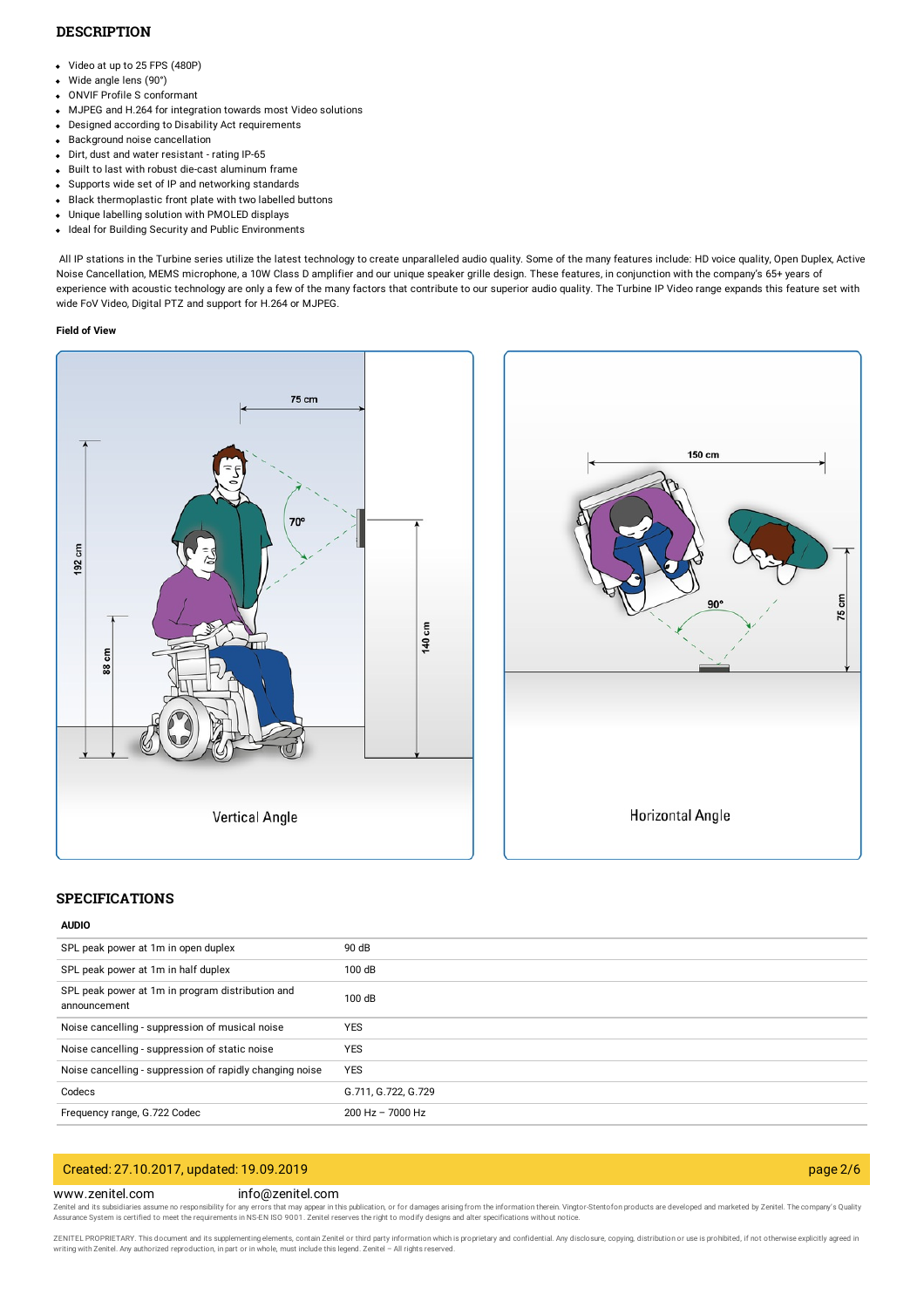#### **AUDIO**

| Audio technology                       | Modes: Full open duplex, switched open duplex                                                                                          |
|----------------------------------------|----------------------------------------------------------------------------------------------------------------------------------------|
|                                        | Adaptive jitter filter                                                                                                                 |
|                                        | <b>Custom Ringing Tone</b>                                                                                                             |
|                                        | Audio Mixing - Conversation and Group Call                                                                                             |
|                                        | Sound Level Detection / scream alarm (only in AlphaCom)                                                                                |
|                                        | Automatic gain control (microphone)                                                                                                    |
| Internal speaker amplifier             | 10 W class D                                                                                                                           |
| Microphone technology                  | Digital MEMS, omnidirectional microphone                                                                                               |
| Automatic Volume Control (AVC)         | Undistorted and clear audio                                                                                                            |
| Acoustic Echo Cancellation (AEC)       | Prevents audio feedback even at high volumes (95dB)                                                                                    |
| 10W Speaker                            | Matches 10W amp for distortion-free broadcast level sound                                                                              |
| <b>VIDEO</b>                           |                                                                                                                                        |
| Image Sensor                           | 1/2.5" RGB CMOS                                                                                                                        |
| Lens                                   | 3.4mm, F3.5, fixed iris, fixed focus 40cm to infinity                                                                                  |
| <b>Light Sensitivity</b>               | Down to 5 lux                                                                                                                          |
| Resolution                             | 320x240 / 640x480 pixels                                                                                                               |
| <b>Frame Rate</b>                      | Up to 25 FPS in 480P *                                                                                                                 |
| <b>Supported Codecs</b>                | MJPEG, H.264 **                                                                                                                        |
| Digital PTZ                            | Yes                                                                                                                                    |
| Digital Zoom                           | Up to $2.5x$                                                                                                                           |
| Field of View                          | horizontal=90 degrees, vertical=60 degrees ***                                                                                         |
| <b>Snapshot Function</b>               | No                                                                                                                                     |
|                                        | * 25 FPS is only supported in H.264 mode, while MJPEG is limited to 10 FPS. FPS options do not depend on<br>resolution, only on codec. |
|                                        | ** AlphaCom mode supports only RTSP H.264 mode, while other modes support SIP H.264.                                                   |
|                                        | *** FoV depends on video mode (may be subject to change)                                                                               |
|                                        |                                                                                                                                        |
| <b>HARDWARE</b>                        |                                                                                                                                        |
| Ethernet connector                     | 1 x RJ-45                                                                                                                              |
| All other connectors                   | Tool less, spring loaded, vibration proof terminals                                                                                    |
| General inputs and outputs             | 6 (configurable)                                                                                                                       |
| Outputs                                | 12mA as LED drivers                                                                                                                    |
| Change-over relay (NO+NC+COM)          | Max: 250VAC/220VDC, 2A, 60W                                                                                                            |
| Power options                          | PoE and or external power supply                                                                                                       |
| PoE (Power over Ethernet)              | IEEE 802.3af standard, Class 0 (0.44W to 12.95 W)                                                                                      |
| External power supply                  | 24 VDC (16 - 48 V)                                                                                                                     |
| Power consumption                      | Idle 3.5W, max 12W (depending on volume)                                                                                               |
| Audio Line out / Induction loop signal | 600 Ohm                                                                                                                                |
| Button backlight                       | LED                                                                                                                                    |
| Call indication                        | Icons/colors for hearing impaired                                                                                                      |
| Door open indication                   | Icons/colors for hearing impaired                                                                                                      |
| Display technology                     | PMOLED                                                                                                                                 |
| Display contrast                       | 20000:1                                                                                                                                |
| Viewing angle                          | 160 deg                                                                                                                                |
| Display brightness                     | 120 cd/m2                                                                                                                              |
| Display lifetime                       | 100 000 hours (11.5 years)                                                                                                             |
| <b>CONSTRUCTION</b>                    |                                                                                                                                        |
| Dimensions (HxWxD)                     | 180 x 120 x 73 mm / 7.1" x 4.7" x 2.9"                                                                                                 |
| Dimensions after flush mount           | 180 x 120 x 24 mm / 7.1" x 4.7" x 0.9"                                                                                                 |
| Dimensions with on wall box            | 180 x 120 x 86 mm / 7.1" x 4.7" x 3.4"                                                                                                 |

# Created: 27.10.2017, updated: 19.09.2019 page 3/6

### www.zenitel.com info@zenitel.com

Zenitel and its subsidiaries assume no responsibility for any errors that may appear in this publication, or for damages arising from the information therein. Vingtor-Stentofon products are developed and marketed by Zenite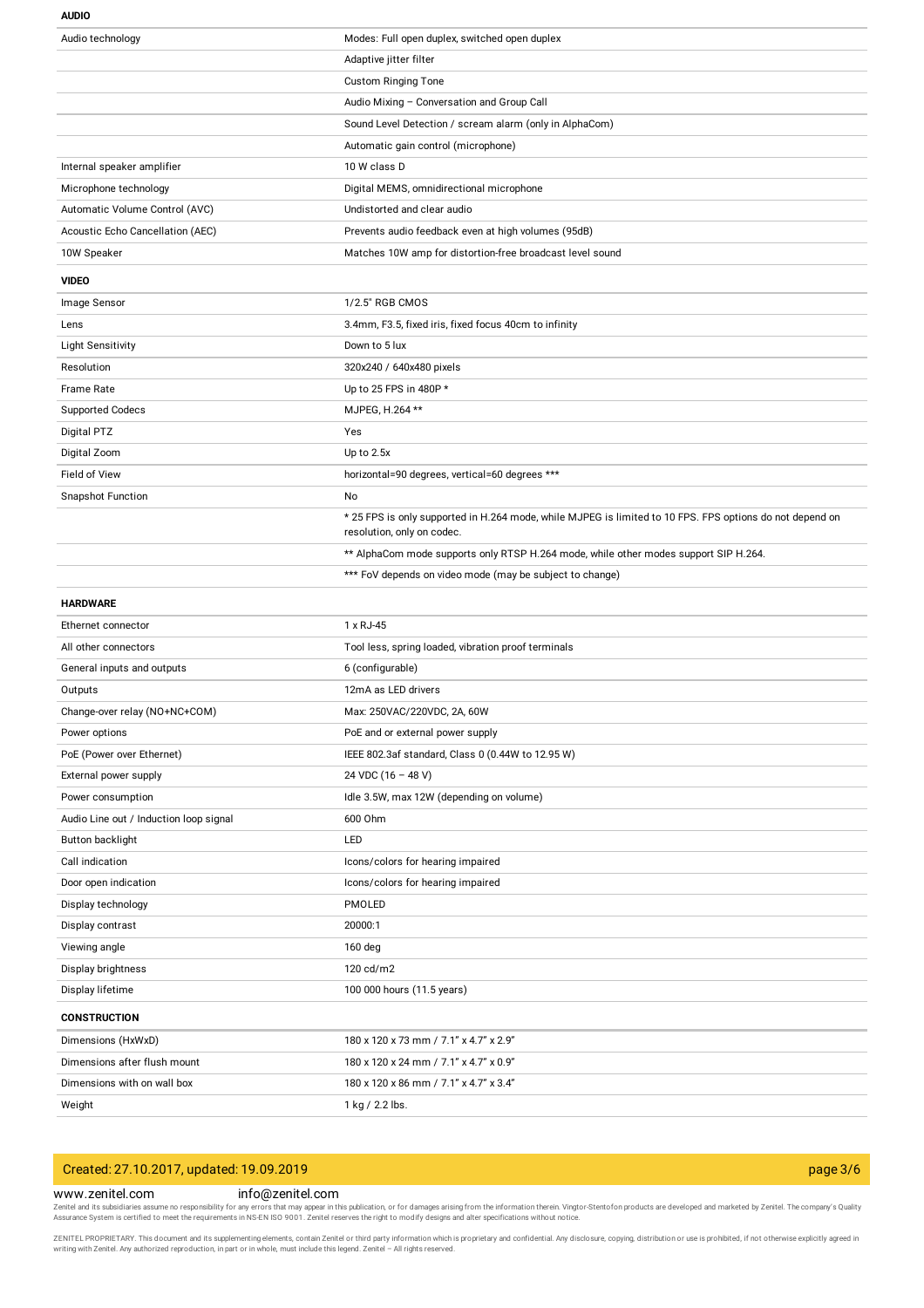#### **CONSTRUCTION**

| Faceplate material                                  | 3 mm / 0.12" PMMA, color printed on backside                                                                                   |
|-----------------------------------------------------|--------------------------------------------------------------------------------------------------------------------------------|
| Base / frame material                               | 3 mm / 0.12" Aluminum alloy - A413.0, AlSi12Fe, painted                                                                        |
| Electronics cover material                          | Polycarbonate (translucent)                                                                                                    |
| Gasket material                                     | Silicone rubber                                                                                                                |
| Fastening bracket material                          | <b>SECC Steel</b>                                                                                                              |
| <b>Button material</b>                              | 3 mm / 0.12" Polycarbonate (transparent)                                                                                       |
| Button travel length                                | $1.25$ mm                                                                                                                      |
| Button activation force                             | 350 gf                                                                                                                         |
| Button push-cycles before failure                   | 300 000                                                                                                                        |
| Loudspeaker poke protection, large diameter object  | 3D cast aluminum speaker grille                                                                                                |
| Loudspeaker poke protection, small diameter objects | Stainless steel mesh, acoustically transparent                                                                                 |
| Anechoic Design                                     | Open flow anechoic design eliminates "standing waves"                                                                          |
| <b>NETWORKING &amp; PROTOCOLS</b>                   |                                                                                                                                |
| Protocols                                           | IPv4 (with DiffServ), SIP, TCP, UDP, HTTPS, TFTP, RTP, SRTP, DHCP, SNMP, Vingtor-Stentofon CCoIP®, NTP,<br>ONVIF, WS-Discovery |
| LAN protocols                                       | Power over Ethernet (IEEE 802.3 a-f) Network Access Control (IEEE 802.1x)                                                      |
| Management and operation                            | HTTP/HTTPS (Web configuration) DHCP and static IP. Remote automatic software upgrade. Centralized<br>monitoring.               |
| Advanced supervision functions                      | E.g network test, tone test, status reports (only in AlphaCom)                                                                 |
| SIP support                                         | RFC 3261 (SIP base standard) RFC 3515 (SIP refer) RFC 2976 (SIP info), SIP using TLS, RFC 5630 SIPS URI<br>scheme              |
| DTMF support                                        | RFC 2833, 2976 (SIP info)                                                                                                      |
| Integration and API                                 | AlphaCom and Pulse SDK, Scripting (plugins)                                                                                    |
| <b>ENVIRONMENTAL</b>                                |                                                                                                                                |
| IP rating                                           | IP-65, tested according to EN 60529                                                                                            |
| Operating temperature range                         | -30° to 70° C / -22° to 158 ° F                                                                                                |
| Storage temperature range                           | -40° to 70° C / -40° to 158 ° F                                                                                                |
| Relative humidity                                   | < 95% not condensing                                                                                                           |
| Corrosion                                           | Salty mist, tested according to EN60945                                                                                        |
| Vibration                                           | Tested according to EN60945                                                                                                    |
| UV-resistant                                        | <b>YES</b>                                                                                                                     |
| EMC                                                 | CE and FCC Part 15 UN Regulation 10, revision 4 + Corr.1 + Amend.1                                                             |
| Compliances                                         | IEC/EN 61000-6 Light and heavy industry IEC/EN 50486 Equipment for use in audio video door-entry systems                       |
| <b>CERTIFICATIONS</b>                               |                                                                                                                                |
| Certificates                                        | UL 60950-1, cUL 60950-1, CB to IEC 60950-1                                                                                     |
| <b>ONVIF Conformance</b>                            | Profile S for streaming video                                                                                                  |
| <b>OTHER SPECIFICATIONS</b>                         |                                                                                                                                |
| IP address information                              | Speaks IP address after system boot                                                                                            |
| <b>Button lifetime</b>                              | > 1 000 000 cycles                                                                                                             |
| Country of manufacture                              | Poland                                                                                                                         |

# Created: 27.10.2017, updated: 19.09.2019 page 4/6

www.zenitel.com info@zenitel.com

Zenitel and its subsidiaries assume no responsibility for any errors that may appear in this publication, or for damages arising from the information therein. Vingtor-Stentofon products are developed and marketed by Zenite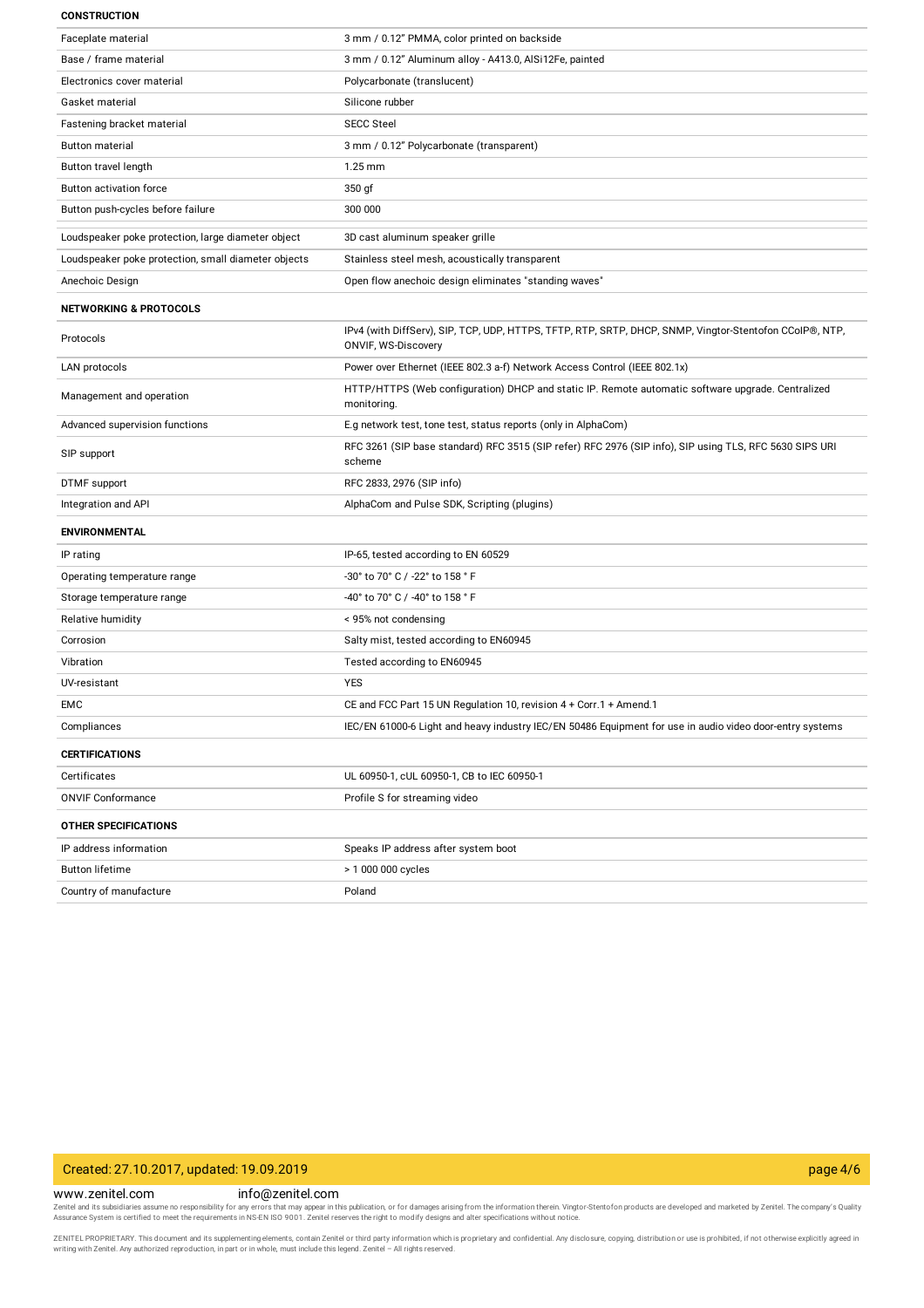# **TECHNICAL DIMENSIONS**



# Created: 27.10.2017, updated: 19.09.2019 page 5/6

## www.zenitel.com info@zenitel.com

Zenitel and its subsidiaries assume no responsibility for any errors that may appear in this publication, or for damages arising from the information therein. Vingtor-Stentofon products are developed and marketed by Zenite